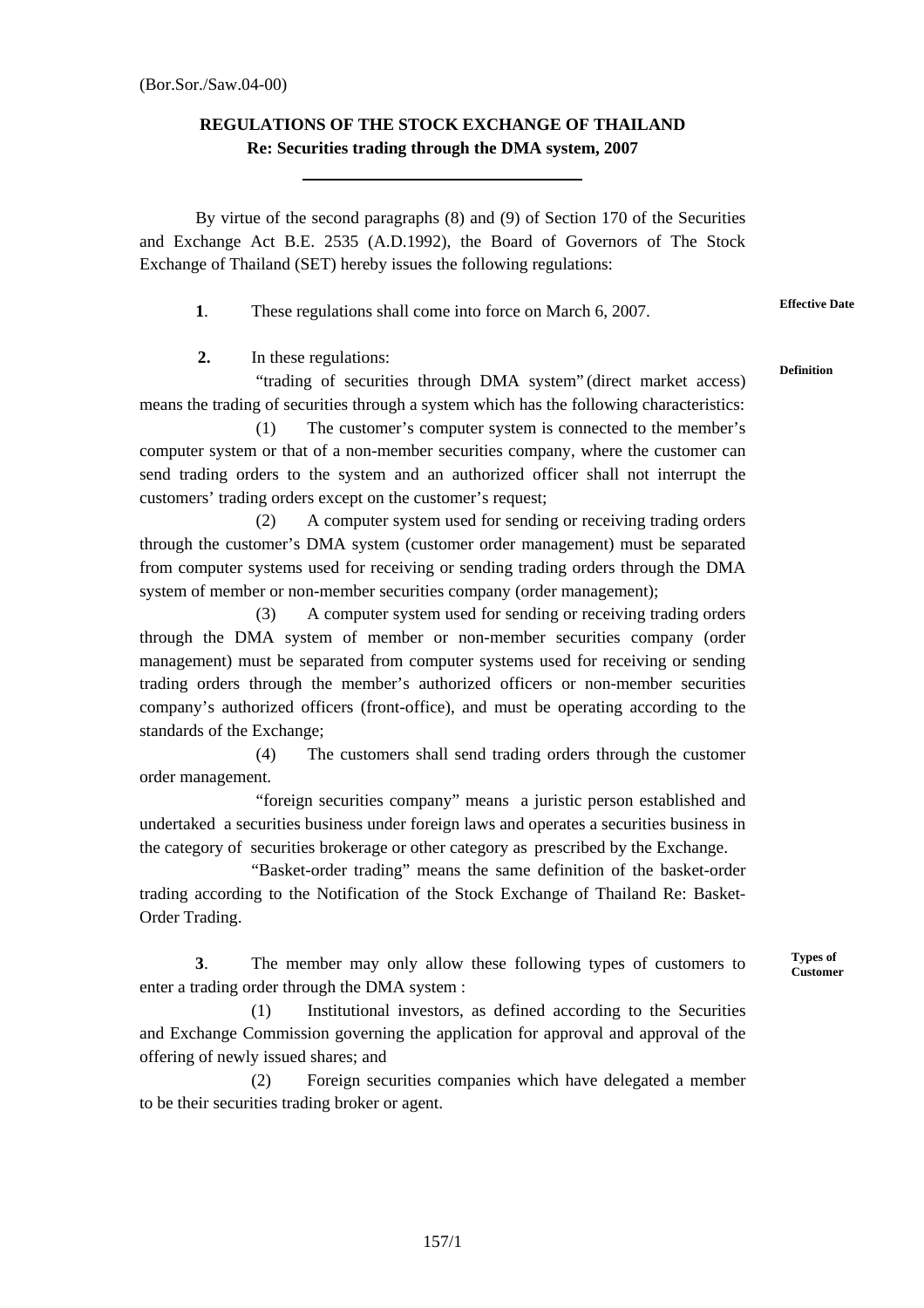**4**. Trading of securities through DMA system can be made only on the main board, odd lot board and foreign board by recording a bid or offer order for the trading system to match a bid with an offer (Automatic Order Matching: AOM).

A bid or offer under the first paragraph shall be subject to the following SET regulations provided they are not contrary to or inconsistent with this notification:

(1) Notifications of the Exchange re: Trading on the main board;

(2) Notifications of the Exchange re: Trading on the odd lot board; and

(3) Notifications of the Exchange re: Rules, conditions and procedures for trading on the foreign board.

**5**. Basket order trading through the DMA system shall be subject to notifications of the Exchange re: Basket order trading provided they are not contrary to or inconsistent with these regulations. **Basket-order trading**

**6**. A member may allow its customers to enter trading orders through the DMA system only after obtaining the permission of the Exchange. **Permission** 

**7**. To apply for permission under clause 6, a member proceeds as follows:

(1) File an application, together with documents or media showing details of the computer program and the connection of computer equipment for trading through the DMA system, as designated by the Exchange, with certification from the member that this computer program and the connection of computer equipment is operating in a manner which is not in violation of, and is in accordance with, the regulations of the Exchange governing trading and will not cause damage to the trading system;

(2) Arrange for a computer program developer or a computer program examiner to examine and certify that the computer program under (1) is operating in a manner which is not in violation of, and is in accordance with, the regulations of the Exchange governing trading and will not cause damage to the trading system;

(3) To be ready in the use of its computer system as follows:

(a) having the security management and control meeting the standards of the Exchange as follows:

(a.1) having security system in the installation site of the member's computer equipment used for providing the DMA trading service (physical and environment security);

(a.2) having network security measures to prevent unauthorized persons or malicious software from entering the system or being able to acquire or change or destroy data from the trading (network security);

(a.3) ensuring the system security of the member's computer system (server) in trading through the DMA system (system security);

(a.4) having authentication measures to confirm the user's identity and privacy protection for customers (application security);

**Application for permission and use of computer program**

**Trading method**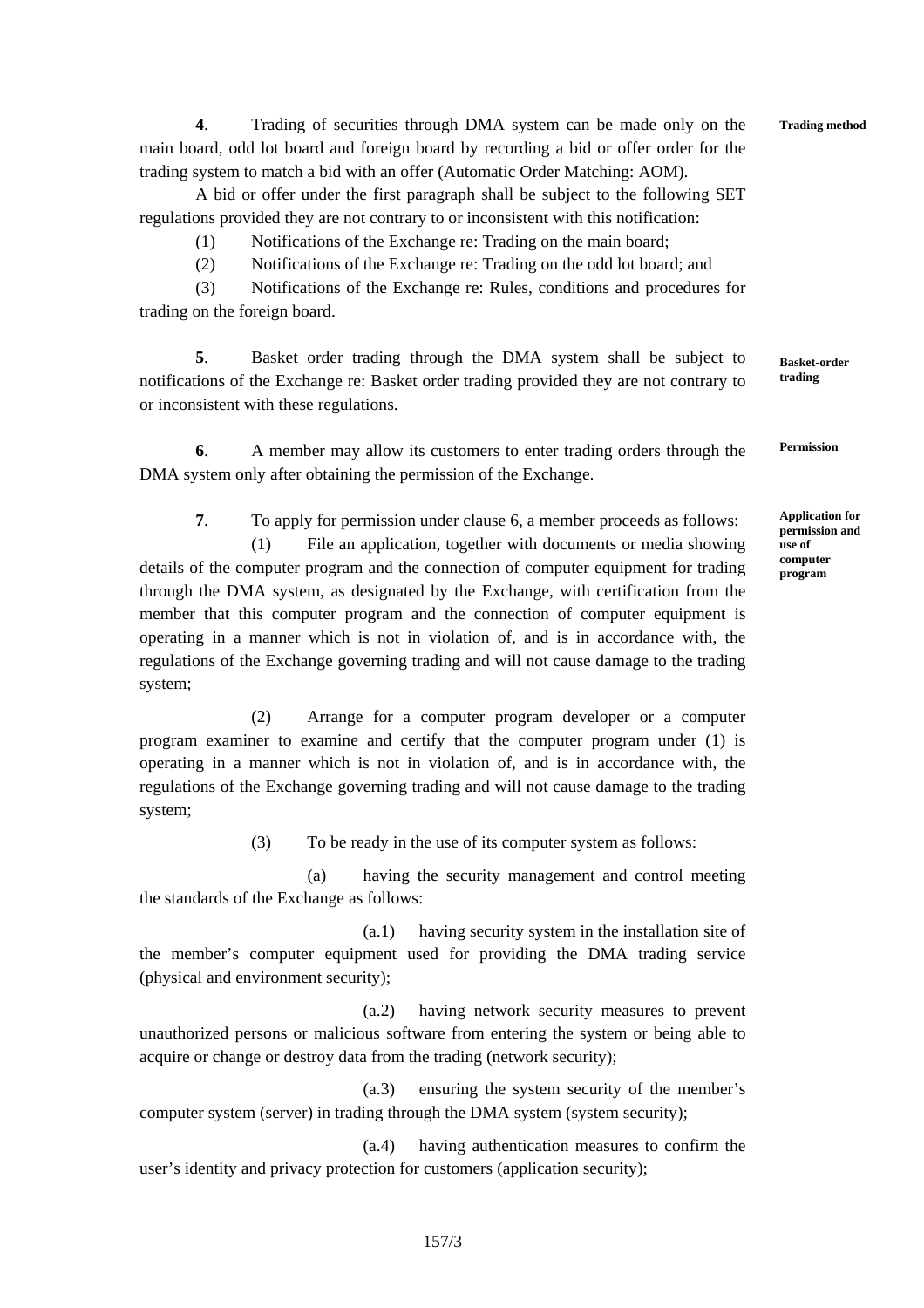(b) having an order screening system which meets the standards of the Exchange;

(c) other matters as prescribed by the Exchange.

**8**. Where a member wishes to change or alter the computer system used for providing DMA trading service as prescribed below much obtain the permission from the Exchange, and the member shall file an application and documents or media giving the details prescribed by the Exchange, and certifies that the change or adjustment does neither cause the computer system operate in a manner which is in violation of and is not in accordance with, the regulations of the Exchange governing trading nor result in damage to the trading system, and also the computer system shall operate according to the standards of the Exchange;

(1) Change of computer program developer;

(2) Change of computer program technology connected with the trading system;

(3) Change of member's network architecture used for DMA trading connected with the trading system;

(4) Change of functional specifications of the member's computer system used for DMA trading and connected with the trading system (functional specification);

(5) Change of broker order management used for DMA trading;

(6) Change of installation site of the servers used for DMA trading connected with the trading system;

(7) Change or alteration of the security management, or

(8) other matters as prescribed by the Exchange.

Other than as stated in the first paragraph, where a member computer's system or computer programs used for DMA trading are developed by a system developer, the member must arrange for the system developer or an examiner to examine and certify that changes or alterations does neither cause the computer program to operate in a manner which is in violation of, and is in accordance with, the regulations of the Exchange governing trading, nor result in damage to the trading system, and it must be operating according to the standards of the Exchange.

If a member changes or alters the computer system other than as stated in the first paragraph, the member shall report this to the Exchange within one month of the change or alters.

**9.** The member may allow a non-member securities company to connect its computer equipment with the member's computer system, which is connected to the trading system, to allow the non-member securities company's customer to trade through the DMA system.

The member shall have the non-member securities company agree to and comply with clauses 6, 7, 8, 10 and 12 through 15, and the member shall be liable to any damage incurred to the trading system caused by the non-member securities company's computer equipment or computer programs, or by direct entry of bids or offers into the member's computer system.

**Linking of non-member securities company** 

**Changes which must be permitted by the Exchange**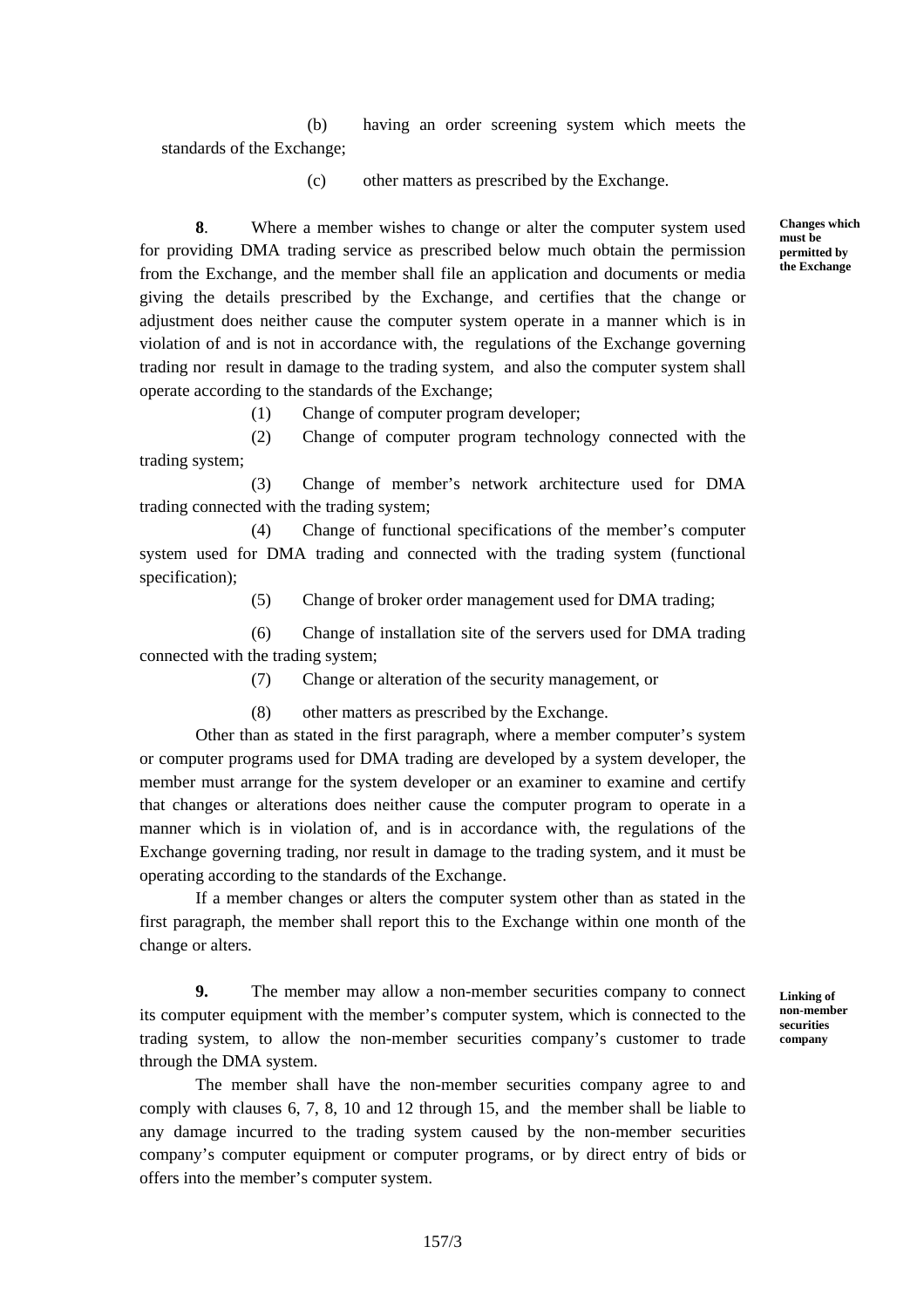**10**. Trading of securities through DMA system shall be made in accordance with the rules as follow: :

(1) not use a computer program which is able to automatically create and make bids or offers except as approved by the Exchange;

(2) not use the speed of recording of the bid and offer in excess of the rate prescribed by the Exchange.

In recording a bid or offer, the member shall indicate the following particulars:

(1) customer ID; and

(2) designated trader ID.

**11**. In all cases, the member is liable for any damage caused to the trading system due to its client entering a bid or offer order into the member's computer system.

**12**. Where the client's trading order is in violation of, or does not in accordance with the regulations of the Exchange, the resolutions of the Board of Governors of the Exchange or its circular letters governing trading, the member must:

(1) inform the customer not to enter such a trading order into the trading system;

(2) cancel the customer's trading order;

(3) suspend the provision of DMA trading service to the customer.

**13**. In order to supervise the use of the computer system according to clause 7, the Exchange may:

(1) inspect the computer equipments or computer programs;

 (2) require the member to change or modify its computer programs or computer system; or

 (3) prohibit the member from using its computer programs or computer system for a period that the Exchange considers appropriate.

**14**. In order to supervise the recording its customers' trading orders through the DMA system, the member must:

(1) ensure measures to protect the customers' confidentiality;

(2) establish systems or measures to examine and control the customers' trading orders before they constitute the bids or offers in the trading system;

(3) store records of customers' trading orders in accordance with the standards of the Exchange, and deliver these records to the Exchange when requested;

(4) ensure that customers acknowledge and comply with the Exchange's regulations, the resolutions of the Board of Governors and circular letters governing recording trading orders through DMA system, including the prohibitions regarding recording of improper trading orders.

**Liability of the member** 

**Steps taken by the member in case of the violation of the Exchange's regulations by customers**

**Supervision of the use of computer system** 

**Supervision of the entry of trading orders by customers**

**Recording of bid or offer**